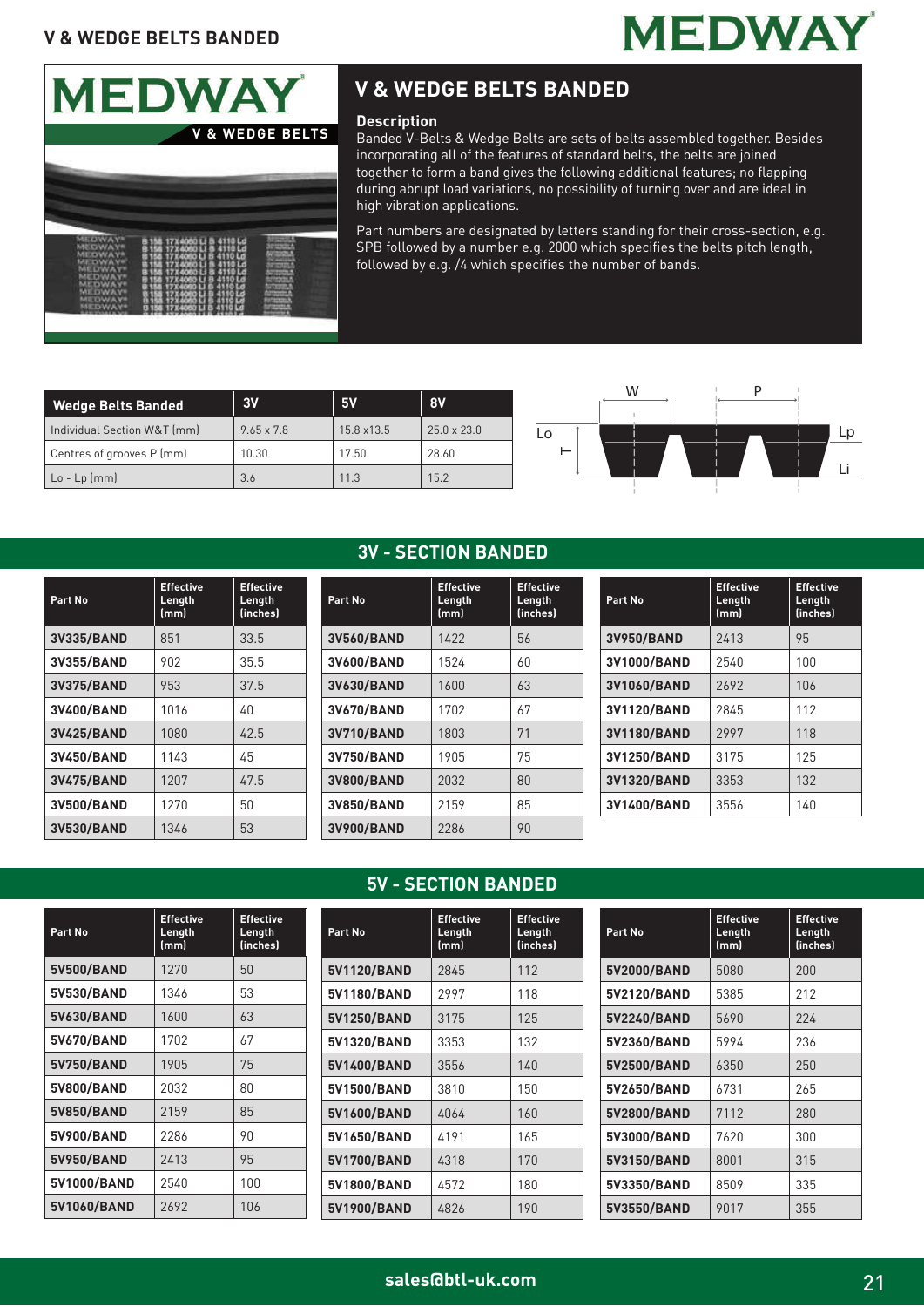#### **8V - SECTION BANDED**

| Part No     | <b>Effective</b><br>Length<br>(mm) | <b>Effective</b><br>Length<br>(inches) |
|-------------|------------------------------------|----------------------------------------|
| 8V1000/BAND | 2540                               | 100                                    |
| 8V1400/BAND | 3556                               | 140                                    |
| 8V1600/BAND | 4064                               | 160                                    |
| 8V1700/BAND | 4318                               | 170                                    |
| 8V1800/BAND | 4572                               | 180                                    |
| 8V1900/BAND | 4826                               | 190                                    |
| 8V2000/BAND | 5080                               | 200                                    |
| 8V2120/BAND | 5385                               | 212                                    |
| 8V2240/BAND | 5690                               | 224                                    |

| Part No     | <b>Effective</b><br>Length<br>(mm) | <b>Effective</b><br>Length<br>(inches) |
|-------------|------------------------------------|----------------------------------------|
| 8V2360/BAND | 5994                               | 236                                    |
| 8V2500/BAND | 6350                               | 250                                    |
| 8V2650/BAND | 6731                               | 265                                    |
| 8V2800/BAND | 7112                               | 280                                    |
| 8V3000/BAND | 7620                               | 300                                    |
| 8V3150/BAND | 8001                               | 315                                    |
| 8V3350/BAND | 8509                               | 335                                    |
| 8V3550/BAND | 9017                               | 355                                    |
| 8V3750/BAND | 9525                               | 375                                    |

| <b>MEDWAY</b> |  |
|---------------|--|
|               |  |

| Part No     | <b>Effective</b><br>Length<br>(mm) | <b>Effective</b><br>Length<br>(inches) |
|-------------|------------------------------------|----------------------------------------|
| 8V4000/BAND | 10160                              | 400                                    |
| 8V4250/BAND | 10795                              | 425                                    |
| 8V4500/BAND | 11430                              | 450                                    |
| 8V4750/BAND | 12065                              | 475                                    |
| 8V5000/BAND | 12700                              | 500                                    |
| 8V5600/BAND | 14224                              | 560                                    |
| 8V6000/BAND | 15240                              | 600                                    |

| V Belts Banded              | $\mathbf{A}$  | B       | C              |
|-----------------------------|---------------|---------|----------------|
| Individual Section W&T (mm) | $13 \times 8$ | 17 X 11 | $22 \times 14$ |
| Centres of grooves P (mm)   | 15            | 19      | 25.40          |
| $Lo$ - $Lp$ (mm)            | 16            | 22      | 34             |



| Part No  | <b>Effective</b><br>Length<br>(mm) | <b>Effective</b><br>Length<br>(inches) |
|----------|------------------------------------|----------------------------------------|
| A47/BAND | 1194                               | 47                                     |
| A51/BAND | 1295                               | 51                                     |
| A53/BAND | 1346                               | 53                                     |
| A56/BAND | 1422                               | 56                                     |
| A57/BAND | 1448                               | 57                                     |
| A59/BAND | 1499                               | 59                                     |
| A64/BAND | 1626                               | 64                                     |
| A67/BAND | 1702                               | 67                                     |
| A71/BAND | 1803                               | 71                                     |

## **A - SECTION BANDED**

| Part No   | <b>Effective</b><br>Length<br>(mm) | <b>Effective</b><br>Length<br>(inches) |
|-----------|------------------------------------|----------------------------------------|
| A75/BAND  | 1905                               | 75                                     |
| A78/BAND  | 1981                               | 78                                     |
| A79/BAND  | 2007                               | 79                                     |
| A80/BAND  | 2032                               | 80                                     |
| A88/BAND  | 2235                               | 88                                     |
| A90/BAND  | 2286                               | 90                                     |
| A98/BAND  | 2489                               | 98                                     |
| A100/BAND | 2540                               | 100                                    |
| A104/BAND | 2642                               | 104                                    |

| Part No   | <b>Effective</b><br>Length<br>(mm) | <b>Effective</b><br>Length<br>(inches) |
|-----------|------------------------------------|----------------------------------------|
| A112/BAND | 2845                               | 112                                    |
| A120/BAND | 3048                               | 120                                    |
| A128/BAND | 3251                               | 128                                    |
| A144/BAND | 3658                               | 144                                    |
| A158/BAND | 4013                               | 158                                    |
| A167/BAND | 4242                               | 167                                    |
| A187/BAND | 4750                               | 187                                    |

#### **B - SECTION BANDED**

| Part No         | <b>Effective</b><br>Length<br>(mm) | <b>Effective</b><br>Length<br>(inches) |
|-----------------|------------------------------------|----------------------------------------|
| B60/BAND        | 1524                               | 60                                     |
| <b>B65/BAND</b> | 1651                               | 65                                     |
| B67/BAND        | 1702                               | 67                                     |
| <b>B70/BAND</b> | 1778                               | 70                                     |
| <b>B71/BAND</b> | 1803                               | 71                                     |
| <b>B72/BAND</b> | 1829                               | 72                                     |
| <b>B73/BAND</b> | 1854                               | 73                                     |
| B74/BAND        | 1880                               | 74                                     |
| <b>B75/BAND</b> | 1905                               | 75                                     |
| <b>B76/BAND</b> | 1930                               | 76                                     |
| <b>B78/BAND</b> | 1981                               | 78                                     |
| <b>B79/BAND</b> | 2007                               | 79                                     |
| <b>B80/BAND</b> | 2032                               | 80                                     |

| Part No         | <b>Effective</b><br>Length<br>(mm) | <b>Effective</b><br>Length<br>(inches) |
|-----------------|------------------------------------|----------------------------------------|
| <b>B81/BAND</b> | 2057                               | 81                                     |
| <b>B82/BAND</b> | 2083                               | 82                                     |
| <b>B83/BAND</b> | 2108                               | 83                                     |
| <b>B84/BAND</b> | 2134                               | 84                                     |
| <b>B85/BAND</b> | 2159                               | 85                                     |
| <b>B86/BAND</b> | 2184                               | 86                                     |
| <b>B87/BAND</b> | 2210                               | 87                                     |
| <b>B88/BAND</b> | 2235                               | 88                                     |
| <b>B89/BAND</b> | 2261                               | 89                                     |
| B90/BAND        | 2286                               | 90                                     |
| <b>B91/BAND</b> | 2311                               | 91                                     |
| <b>B92/BAND</b> | 2337                               | 92                                     |
| <b>B93/BAND</b> | 2362                               | 93                                     |

| Part No          | <b>Effective</b><br>Length<br>(mm) | <b>Effective</b><br>Length<br>(inches) |
|------------------|------------------------------------|----------------------------------------|
| <b>B94/BAND</b>  | 2388                               | 94                                     |
| <b>B95/BAND</b>  | 2413                               | 95                                     |
| B96/BAND         | 2438                               | 96                                     |
| <b>B97/BAND</b>  | 2464                               | 97                                     |
| <b>B98/BAND</b>  | 2489                               | 98                                     |
| <b>B99/BAND</b>  | 2515                               | 99                                     |
| B100/BAND        | 2540                               | 100                                    |
| B101/BAND        | 2565                               | 101                                    |
| B102/BAND        | 2591                               | 102                                    |
| B104/BAND        | 2642                               | 104                                    |
| <b>B105/BAND</b> | 2667                               | 105                                    |
| <b>B106/BAND</b> | 2692                               | 106                                    |
| B107/BAND        | 2718                               | 107                                    |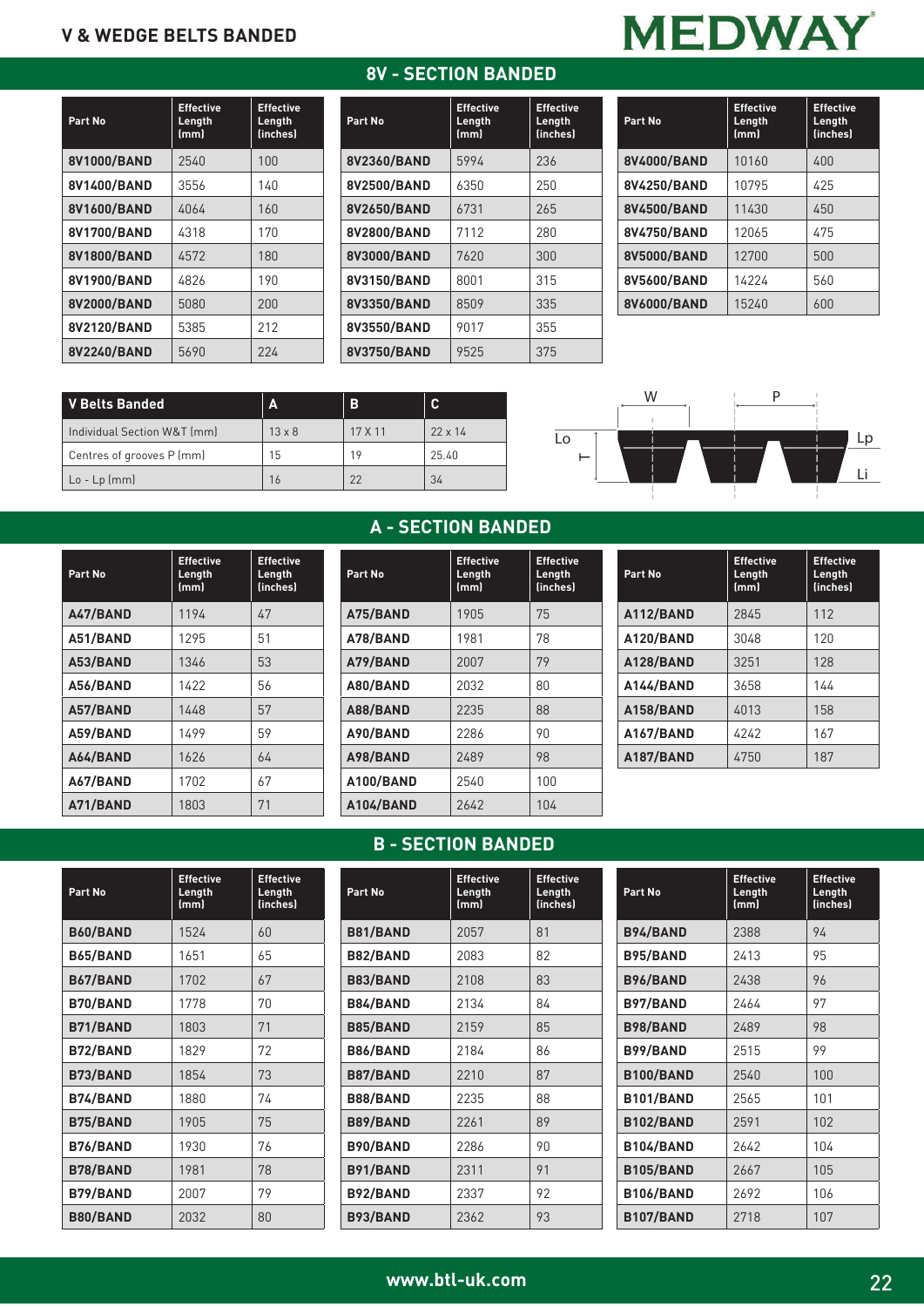#### **B - SECTION BANDED CONTINUED**

| Part No          | <b>Effective</b><br>Length<br>(mm) | <b>Effective</b><br>Length<br>(inches) |
|------------------|------------------------------------|----------------------------------------|
| B108/BAND        | 2743                               | 108                                    |
| B110/BAND        | 2794                               | 110                                    |
| <b>B112/BAND</b> | 2845                               | 112                                    |
| B114/BAND        | 2896                               | 114                                    |
| <b>B115/BAND</b> | 2921                               | 115                                    |
| B116/BAND        | 2946                               | 116                                    |
| B118/BAND        | 2997                               | 118                                    |
| B120/BAND        | 3048                               | 120                                    |
| <b>B124/BAND</b> | 3150                               | 124                                    |
| B127/BAND        | 3226                               | 127                                    |
| B128/BAND        | 3251                               | 128                                    |
| B130/BAND        | 3302                               | 130                                    |
| <b>B131/BAND</b> | 3327                               | 131                                    |
| B132/BAND        | 3353                               | 132                                    |
| <b>B133/BAND</b> | 3378                               | 133                                    |

| Part No          | <b>Effective</b><br>Length<br>(mm) | <b>Effective</b><br>Length<br>(inches) |
|------------------|------------------------------------|----------------------------------------|
| <b>B134/BAND</b> | 3404                               | 134                                    |
| <b>B135/BAND</b> | 3429                               | 135                                    |
| <b>B136/BAND</b> | 3454                               | 136                                    |
| B140/BAND        | 3556                               | 140                                    |
| <b>B144/BAND</b> | 3658                               | 144                                    |
| B147/BAND        | 3734                               | 147                                    |
| B148/BAND        | 3759                               | 148                                    |
| B150/BAND        | 3810                               | 150                                    |
| <b>B151/BAND</b> | 3835                               | 151                                    |
| B152/BAND        | 3861                               | 152                                    |
| <b>B154/BAND</b> | 3912                               | 154                                    |
| <b>B157/BAND</b> | 3988                               | 157                                    |
| <b>B158/BAND</b> | 4013                               | 158                                    |
| <b>B161/BAND</b> | 4089                               | 161                                    |
| <b>B162/BAND</b> | 4115                               | 162                                    |

| Part No          | <b>Effective</b><br>Length<br>(mm) | <b>Effective</b><br>Length<br>(inches) |
|------------------|------------------------------------|----------------------------------------|
| <b>B163/BAND</b> | 4140                               | 163                                    |
| <b>B165/BAND</b> | 4191                               | 165                                    |
| <b>B167/BAND</b> | 4242                               | 167                                    |
| <b>B168/BAND</b> | 4267                               | 168                                    |
| B173/BAND        | 4394                               | 173                                    |
| B175/BAND        | 4445                               | 175                                    |
| B177/BAND        | 4496                               | 177                                    |
| B180/BAND        | 4572                               | 180                                    |
| <b>B186/BAND</b> | 4724                               | 186                                    |
| B188/BAND        | 4775                               | 188                                    |
| B192/BAND        | 4877                               | 192                                    |
| B195/BAND        | 4953                               | 195                                    |
| B197/BAND        | 5004                               | 197                                    |

#### **C - SECTION BANDED**

**Effective Length (inches)**

| Part No          | <b>Effective</b><br>Length<br>(mm) | <b>Effective</b><br>Length<br>(inches) | Part No          | <b>Effective</b><br>Length<br>(mm) | Effec<br>Leng<br>(inch |
|------------------|------------------------------------|----------------------------------------|------------------|------------------------------------|------------------------|
| C90/BAND         | 2286                               | 90                                     | C120/BAND        | 3048                               | 120                    |
| C98/BAND         | 2489                               | 98                                     | C124/BAND        | 3150                               | 124                    |
| C99/BAND         | 2515                               | 99                                     | C128/BAND        | 3251                               | 128                    |
| C100/BAND        | 2540                               | 100                                    | <b>C130/BAND</b> | 3302                               | 130                    |
| C102/BAND        | 2591                               | 102                                    | <b>C134/BAND</b> | 3404                               | 134                    |
| C104/BAND        | 2642                               | 104                                    | <b>C136/BAND</b> | 3454                               | 136                    |
| <b>C105/BAND</b> | 2667                               | 105                                    | C140/BAND        | 3556                               | 140                    |
| <b>C106/BAND</b> | 2692                               | 106                                    | C142/BAND        | 3607                               | 142                    |
| C108/BAND        | 2743                               | 108                                    | C144/BAND        | 3658                               | 144                    |
| C110/BAND        | 2794                               | 110                                    | <b>C146/BAND</b> | 3708                               | 146                    |
| C112/BAND        | 2845                               | 112                                    | C148/BAND        | 3759                               | 148                    |
| C115/BAND        | 2921                               | 115                                    | C151/BAND        | 3835                               | 151                    |
| C118/BAND        | 2997                               | 118                                    | <b>C153/BAND</b> | 3886                               | 153                    |

| Part No          | <b>Effective</b><br>Length<br>(mm) | <b>Effective</b><br>Length<br>(inches) |
|------------------|------------------------------------|----------------------------------------|
| C158/BAND        | 4013                               | 158                                    |
| C160/BAND        | 4064                               | 160                                    |
| <b>C165/BAND</b> | 4191                               | 165                                    |
| <b>C166/BAND</b> | 4216                               | 166                                    |
| <b>C168/BAND</b> | 4267                               | 168                                    |
| C173/BAND        | 4394                               | 173                                    |
| C177/BAND        | 4496                               | 177                                    |
| C180/BAND        | 4572                               | 180                                    |
| C195/BAND        | 4953                               | 195                                    |
| C210/BAND        | 5334                               | 210                                    |
| <b>C240/BAND</b> | 6096                               | 240                                    |

| <b>Wedge Belts Banded</b>            | <b>SPZ</b>     | <b>SPA</b>       | <b>SPB</b>        | <b>SPC</b>     |
|--------------------------------------|----------------|------------------|-------------------|----------------|
| Individual Section W&T (mm)          | $9.7 \times 8$ | $12.7 \times 10$ | $16.3 \times 7.8$ | $23 \times 18$ |
| Centres of grooves P (mm)            | 12.00          | 15.00            | 19.00             | 25.50          |
| $\lfloor 0 - \lfloor p \rfloor$ [mm] | 13             | 18               | 22                | 30             |

**Part No**

**SPZ1250/BAND** 1212 **SPZ1400/BAND** 1362 **SPZ1500/BAND** | 1462

**Effective Length (mm)**



#### **SPZ - SECTION BANDED**

**Effective Length (inches)** 61.5 65.4 69.4

| <b>Effective</b><br>Length<br><i>(inches)</i> | Part No             | <b>Effective</b><br>Length<br>(mm) |
|-----------------------------------------------|---------------------|------------------------------------|
| 47.7                                          | <b>SPZ1600/BAND</b> | 1562                               |
| 53.6                                          | <b>SPZ1700/BAND</b> | 1662                               |
| 57.6                                          | <b>SPZ1800/BAND</b> | 1762                               |
|                                               |                     |                                    |

| Part No             | <b>Effective</b><br>Length<br>(mm) | <b>Effective</b><br>Length<br>(inches) |
|---------------------|------------------------------------|----------------------------------------|
| <b>SPZ1900/BAND</b> | 1862                               | 73.3                                   |
| <b>SPZ2000/BAND</b> | 1962                               | 77.2                                   |
| SPZ2120/BAND        | 2082                               | 82.0                                   |

|  |  | ÷ |  |
|--|--|---|--|
|  |  |   |  |

| C142/BAND        | 3607 | 142 |
|------------------|------|-----|
| C144/BAND        | 3658 | 144 |
| <b>C146/BAND</b> | 3708 | 146 |
| C148/BAND        | 3759 | 148 |
| C151/BAND        | 3835 | 151 |
| <b>C153/BAND</b> | 3886 | 153 |
|                  |      |     |